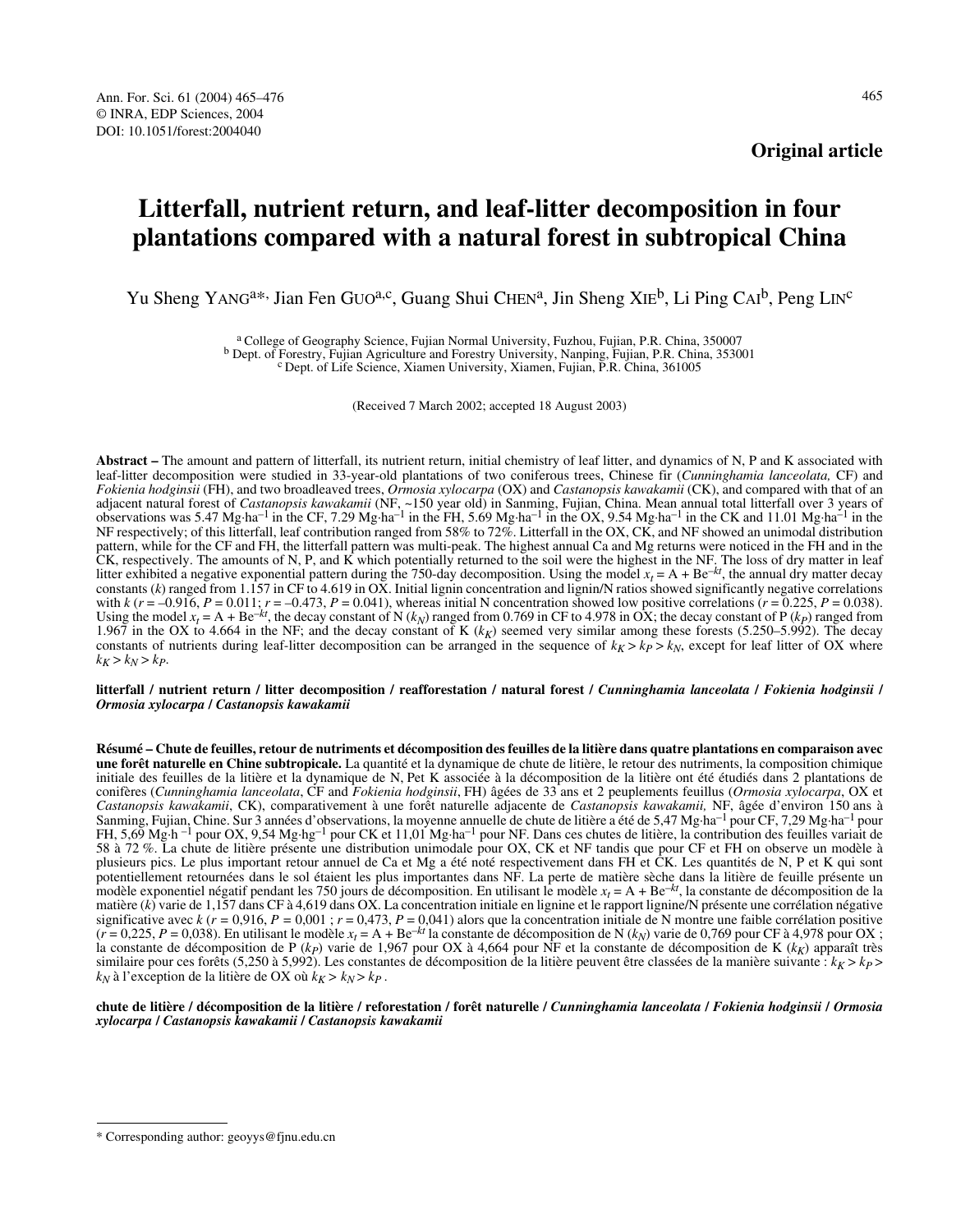

**Figure 1.** Temperature and rainfall patterns for the study area. ● Monthly rainfall; Monthly mean temperature.

# **1. INTRODUCTION**

Large-scale plantation forests have been established in the world to meet the demands for timber, fuel material, and other forest products as a result of the increased pressure on natural resources caused by the increasing human population. However, yield decline and land deterioration (such as loss of surface soils, depletion of soil nutrients, soil compaction) may occur when natural forests are converted to plantations of trees [12, 18, 29, 34]. In South China where high rainfall, steep slopes, and low antierodibility of soils are characteristic, many native broadleaved forests have been cleared and replanted with monoculture plantations (mainly economical conifers) following clear-cutting, slash burning, and soil preparation. As a consequence, soil degradation (e.g., depletion of soil nutrient pools, low in nutrient availability and biochemical activity, inhibition of soil microorganisms, deterioration of soil structure and erodibility) in such disturbed ecosystem has become serious, and yield decline has been found on sites with repeating monoculture of coniferous plantations [46–49]. How to manage tree plantations for maintaining the site productivity has received considerable attention.

Forest litter acts as an input-output system of nutrients and the rates at which forest litter falls and, subsequently, decays contribute to the regulation of nutrient cycling, as well as to soil fertility and primary productivity in forest ecosystems [2, 5, 15, 20, 23, 26, 27, 32]. Thus, it is critical to understand the nutrient dynamics of litter in these forest ecosystems [2, 41, 45]. Despite many studies carried out on litterfall and decomposition dynamics, largely on temperate forests [2, 7, 16, 17, 20, 32, 41], few attempts have been made to comparatively measure litter and nutrient cycling in natural and planted forests under similar climatic and edaphic conditions in subtropical China. The objective of this study, covering a 3 year period, were to: (i) examine the production of forest litter and its patterns in four plantation forests of *Cunninghamia lanceolata* (Chinese fir, CF), *Fokienia hodginsii* (FH), *Ormosia xylocarpa* (OX), and *Castanopsis kawakamii* (CK), and an adjacent natural forest of *Castanopsis kawakamii* (NF); (ii) quantify nutrient return through litterfall in the five forests; and (iii) determine the rate of dry-matter loss and of nutrient release from decomposing leaf litter in the five forests.

#### **2. MATERIALS AND METHODS**

## **2.1. Site description**

The study was carried out from January 1999 to December 2001 in the Xiaohu work-area of the Xinkou Experimental Forestry Centre of Fujian Agricultural and Forestry University, Sanming, Fujian, China (26° 11' 30'' N, 117° 26' 00'' E). It borders the Daiyun Mountain on the southeast, and the Wuyi Mountain on the northwest. The region has a middle sub-tropical monsoonal climate, with a mean annual temperature of 19.1  $\degree$ C and a relative humidity of 81%. The mean annual precipitation is 1 749 mm, mainly occuring from March to August (Fig. 1). Mean annual potential evapotranspiration is 1 585 mm. The growing season is relatively long with an annual frost-free period of around 330 days. The parent material of the soil is sandy shale and soils are classified as red soils (humic Planosols in FAO system). Thickness of the soil exceeds 1.0 m. In 1999, five 20 m  $\times$  20 m plots were randomly established at the midslope position in each of CF, FH, OX, CK, and NF.

Selected forest characteristics and some properties of the surface soil (0–20 cm) of the five sites are described in Table I. NF represents the evergreen, broadleaved *C. kawakamii* forest in mid-subtropical China with high purity (85% of total stand basal area for *C. kawakamii*), old age (~ 150 year), and large area (~ 700 ha) [22, 50]. In addition to *C. kawakamii*, the overstory also contained other tree species, such as *Pinus massoniana*, *Schima superba*, *Lithocarpus glaber*, *Symplocos caudate*, *Machilus velatina*, *Randia cochinchinensis*, and *Symplocos stellaris*. In 1966, part of this NF was clear-cut, slashed and burned. In 1967, the soil was prepared by digging holes and then 1-yearold seedlings of *C. lanceolata* (Chinese fir), *F. hodginsii*, *O. xylocarpa*, and *C. kawakamii* were planted at 3 000 trees per hectare.

## **2.2. Litter collection**

Fifteen  $0.5 \text{ m} \times 1.0 \text{ m}$  litter traps made of nylon mesh (1 mm mesh) size), were arranged in each forest and were raised 25 cm above the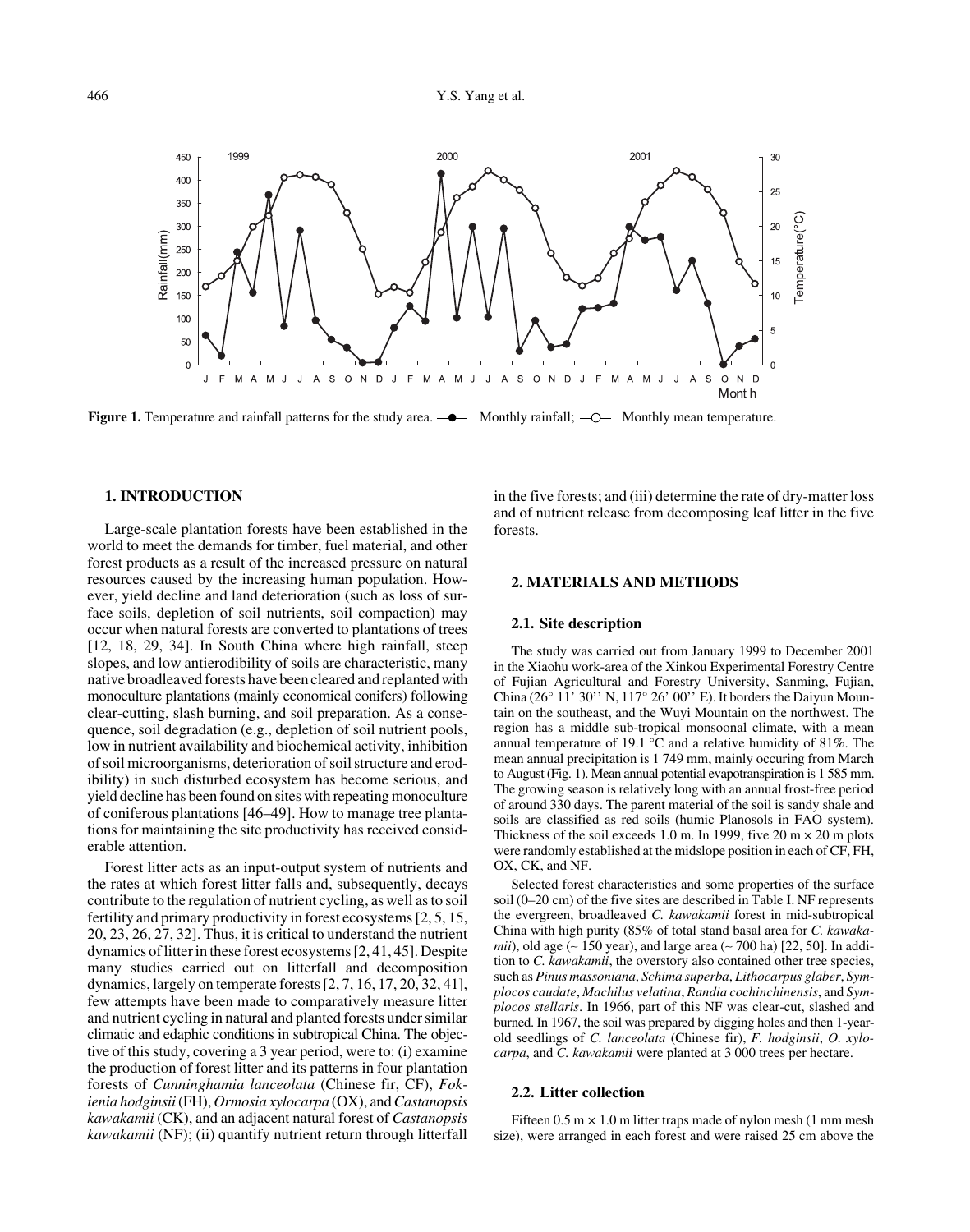|                                                                        | Forest type $(1)$ |        |        |        |                   |  |  |  |
|------------------------------------------------------------------------|-------------------|--------|--------|--------|-------------------|--|--|--|
| Parameters                                                             | CF                | FH     | OX     | CK     | NF <sup>(2)</sup> |  |  |  |
| Mean tree $age^{(3)}$ (years)                                          | 33                | 33     | 33     | 33     | ~150              |  |  |  |
| Mean tree height (m)                                                   | 21.9              | 21.4   | 18.4   | 18.9   | 24.3              |  |  |  |
| Mean tree diameter at breast height (cm)                               | 23.3              | 21.6   | 17.2   | 24.2   | 42.2              |  |  |  |
| Stand density (stem $\cdot$ ha <sup>-1</sup> )                         | 1117              | 975    | 1109   | 875    | 255               |  |  |  |
| Stand volume <sup>(4)</sup> ( $m^3$ ·ha <sup>-1</sup> )                | 425.91            | 379.57 | 209.01 | 412.43 | 398.31            |  |  |  |
| Standing biomass of forest floor <sup>(5)</sup> (Mg·ha <sup>-1</sup> ) | 3.15              | 2.65   | 7.22   | 7.44   | 7.72              |  |  |  |
| Soil (A horizon, 0–20 cm depth)                                        |                   |        |        |        |                   |  |  |  |
| Bulk density $(g \cdot cm^{-3})$                                       | 1.20              | 1.13   | 1.15   | 1.10   | 0.93              |  |  |  |
| Organic C $(mg \cdot g^{-1})$                                          | 16.9              | 17.7   | 17.5   | 17.1   | 26.4              |  |  |  |
| Total N $(mg·g-1)$                                                     | 1.12              | 1.37   | 1.29   | 1.12   | 1.88              |  |  |  |
| Total P $(mg \cdot g^{-1})$                                            | 0.29              | 0.35   | 0.30   | 0.31   | 0.36              |  |  |  |
| C/N ratio                                                              | 15.1              | 12.9   | 13.6   | 15.3   | 14.0              |  |  |  |
| Hydrolyzable N $(mg \cdot g^{-1})$                                     | 0.110             | 0.118  | 0.125  | 0.115  | 0.136             |  |  |  |
| Available $P^{(6)}$ (µg·g <sup>-1</sup> )                              | 4.7               | 5.6    | 6.8    | 5.9    | 7.6               |  |  |  |

**Table I.** Stand characteristics and soil properties of the study sites.

(1) CF, Chinese fir (*Cunninghamia lanceolata*) plantation forest; FH, *Fokienia hodginsii* plantation forest; OX, *Ormosia xylocarpa* plantation forest; CK, *Castanopsis kawakamii* plantation forest; NF, natural forest dominated by *C. kawakamii*. (2) Only *Castanopsis kawakamii* is considered.

<sup>(4)</sup> Commercial portion of the stump.<br><sup>(5)</sup> The forest floor was sampled by line transect method every season in 1999.<br><sup>(5)</sup> Soil available P was extracted using 0.05 mol·L<sup>-1</sup> HCl-0.025 mol·L<sup>-1</sup> H<sub>2</sub>SO<sub>4</sub>, and then the  $KSbOC<sub>4</sub>H<sub>4</sub>O<sub>6</sub>-C<sub>6</sub>H<sub>8</sub>O<sub>6</sub>$  method.

ground, and the litterfall was collected at 10-day intervals from January 1999 to December 2001. The collected litter at each time was ovendried at 80 °C to constant weight. At the end of each month, the ovendried litter was combined by month and trap, and sorted into leaves, small branches (< 2 cm in diameter), flowers, fruits, and miscellaneous material (insect fecal, unidentified plant parts, etc.). Furthermore, collected leaf and small-branch litter in the NF were separated into two classes, viz. *C. kawakamii* and other tree species in tree layer. Thereafter monthly mass of each fraction was determined and sub-samples of litters of each forest were taken by month, trap, and fraction for nutrient (N, P, K, Ca, and Mg) analysis.

# **2.3. Leaf-litter decomposition**

The litterbag technique was used to quantify decomposition of leaf litter of dominant tree species in their respective stands. In April 1999, freshly fallen/senescent leaves from tree species in four plantations and from *C. kawakamii* in the NF were collected on nylon mesh screens for decomposition experiment. Three sub-samples from each leaf-litter species were retained for the determination of initial chemical composition. A known amount of air-dried leaf litter (20 g) of each species was put into a 20 cm  $\times$  20 cm, 1.0 mm mesh size nylon bag. For each species, 80 bags were prepared and randomly placed on the forest floor in the respective stands at the end of April 1999. 30, 60, 90, 150, 210, 270, 330, 390, 510, 630, and 750 days after placement of samples, 6 litterbags were recovered at random from each forest site, and transported to the laboratory. The adhering soil, plant detritus and the "ingrowth" roots were excluded, and the bags were then dried at 80  $^{\circ}$ C to constant weight for the determination of remaining weight. Subsamples by species and date were reserved for the analysis of N, P, and K concentrations.

# **2.4. Chemical analyses**

All oven-dried litter sub-samples were ground and passed through a 1-mm mesh screen before chemical analysis. For the determination of C, the plant samples were digested in  $K_2Cr_2O_7-H_2SO_4$  solution using an oil-bath heating and then C concentration was determined from titration. For determination of N, P, K, Ca, and Mg, the samples were digested in the solution of  $H_2SO_4$ -HClO<sub>4</sub>, and then N concentration was determined on the KDN-C azotometer, P concentration was analyzed colorimetrically with blue phospho-molybdate, K by flame photometry, and Ca and Mg concentrations were determined by the atomic absorption method [10]. The initial organic constituents of fresh leaf litter samples including lignin, cellulose, hemicellulose, coarse protein, alcohol, and water soluble compounds were determined by the proximate chemical analysis [43]. All chemical analyses were carried out in triplicate on the same subsample.

#### **2.5. Statistical analyses and calculations**

The data on mean annual litterfall amounts, mass losses after 750 days and initial chemical composition of fresh leaf-litter were analysed using a one-way ANOVA. The multiple comparisons were determined with the least significant difference (LSD) test at a significance level of 0.05 [33]. Statistical analysis of data expressed as percentages was performed after square-root arcsine transformation.

The monthly, potential nutrient input to the forest floor through each litter fraction was computed by multiplying monthly values of each fraction mass with its corresponding nutrient concentrations. Annual, potential nutrient input was the sum of monthly nutrient inputs based on 12 monthly estimations.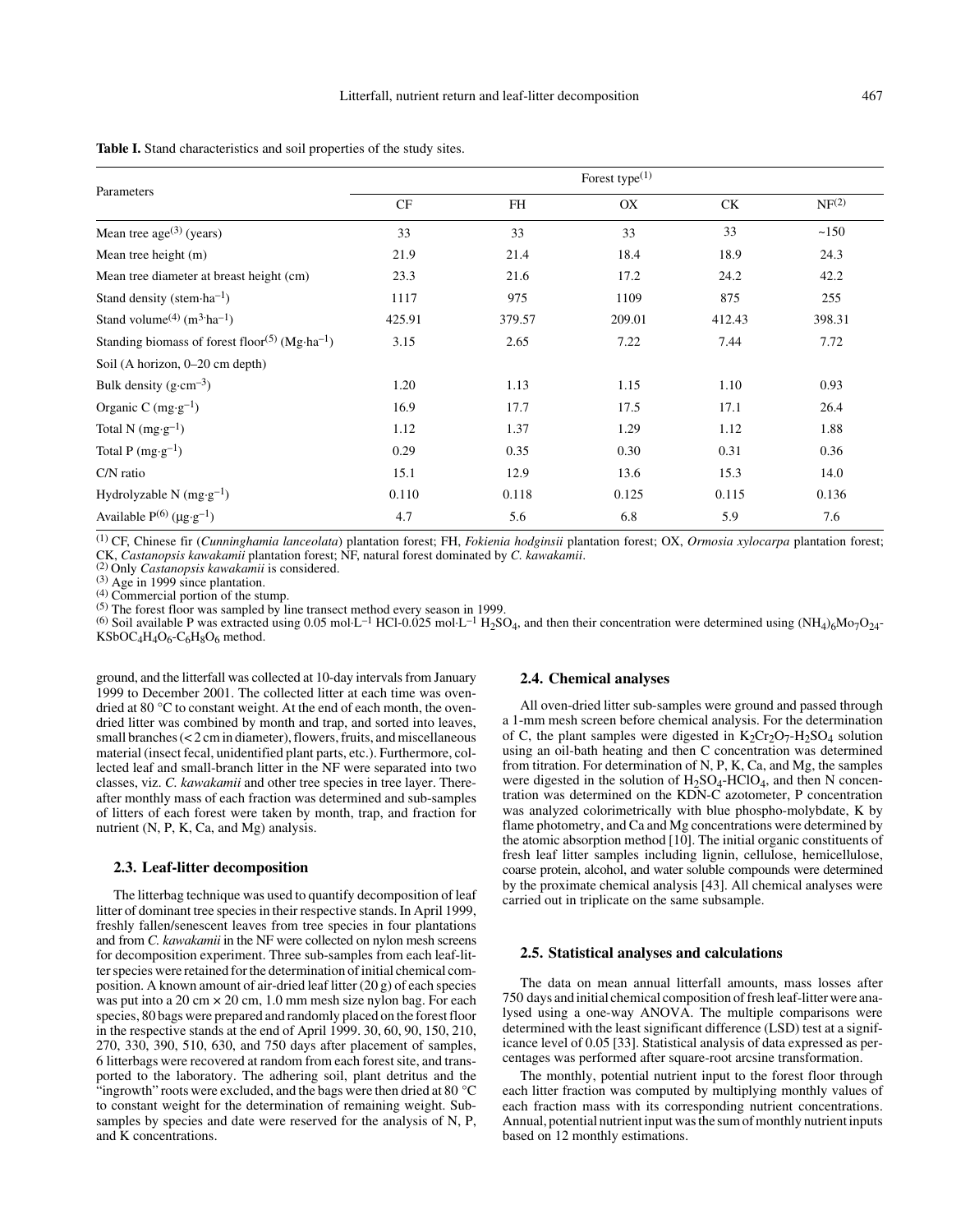| Forest<br>type | Leaf                    | Leaves from<br>other trees <sup><math>(1)</math></sup> | Subtotal<br>of leaves                                    | Small<br>branches       | Branches from<br>other trees <sup><math>(1)</math></sup> | Subtotal<br>of branches                                                       | <b>Flowers</b>           | Fruits                  | Miscellaneous              | Total                          |
|----------------|-------------------------|--------------------------------------------------------|----------------------------------------------------------|-------------------------|----------------------------------------------------------|-------------------------------------------------------------------------------|--------------------------|-------------------------|----------------------------|--------------------------------|
| CF.            | $3188 \pm 424$<br>(58)  |                                                        | $3188 \pm 424a$<br>(58)                                  | $1.367 \pm 62$<br>(25)  |                                                          | $1.367 \pm 62a$<br>(25)                                                       | $79 \pm 2.2a$<br>(1.5)   | $253 \pm 16a$<br>(4.6)  | $582 \pm 137$ ab<br>(10.7) | $5.468 \pm 431a$<br>(100)      |
| FH             | $4778 \pm 497$<br>(66)  |                                                        | $4.778 \pm 497$<br>(66)                                  | $1.374 \pm 127$<br>(19) |                                                          | $1.374 \pm 127$ ab<br>(19)                                                    | $258 \pm 26$ h<br>(3.5)  | $289 \pm 53a$<br>(4.0)  | $592 \pm 121$ ac<br>(8.1)  | $7291 \pm 767$<br>(100)        |
| OX             | $3775 \pm 215$<br>(66)  |                                                        | $3.775 \pm 215a$<br>(66)                                 | $1228 \pm 51$<br>(22)   |                                                          | $1228 \pm 51b$<br>(22)                                                        | $8.5 \pm 1.8c$<br>(0.15) | $25 \pm 11h$<br>(0.45)  | $650 \pm 72a$<br>(11.44)   | $5687.50 \pm 229.54a$<br>(100) |
| CK.            | $6.865 \pm 159$<br>(72) |                                                        | $6.865 \pm 159c$<br>(72)                                 | $2132 \pm 357$<br>(22)  |                                                          | $2132 \pm 357c$<br>(22)                                                       | $13 \pm 9cd$<br>(0.14)   | $142 \pm 154a$<br>(1.5) | $386 \pm 42h$<br>(4.0)     | $9.538 \pm 532c$<br>(100)      |
| NF             | $5400 \pm 274$<br>(49)  | (11)                                                   | $1171 \pm 249$ 6.571 $\pm$ 562cd 2.298 $\pm$ 393<br>(60) | (21)                    | $241 \pm 39$<br>(2.2)                                    | $2.539 \pm 146$ cd $204 \pm 126$ be $662 \pm 337$ c $1.032 \pm 138$ d<br>(23) | (1.8)                    | (6.0)                   | (9.4)                      | $11008 \pm 529d$<br>(100)      |

**Table II.** Quantity (kg·ha<sup>-1</sup>·yr<sup>-1</sup>) and proportion in the total (%, in parentheses) of litterfall in the five forests.

Values are means ± s.d. of 15 traps at each forest over 3 years. Means followed by different letters on the same column indicate significant differences at *P* < 0.05. (1) Other tree species in the NF indicate those species in the tree layer, except *C. kawakamii*. Other symbols as in Table I.

The model for the loss of dry mass and nutrients during the studied decomposition period is represented by the following equation [30]:

 $x_t = A + Be^{-kt}$ 

 $x_0 = A + B$ 

where  $x_t$  is the weight remaining at time  $t$ ,  $x_0$  is the initial weight, and the constants A, B, and *k* are the recalcitrant fraction, the labile fraction, and the decay constant, respectively. Correlation coefficients (*r*) between *k* and the initial chemical properties of leaf litter were also calculated.

## **3. RESULTS**

#### **3.1. Litterfall**

There were significant differences in the litter production among study forests ( $P < 0.05$ ), except between the CF and the OX (Tab. II). Average annual litterfall (1999–2001) ranged from 5.47 Mg·ha<sup>-1</sup>·yr<sup>-1</sup> for the CF to 11.01 Mg·ha<sup>-1</sup>·yr<sup>-1</sup> for the NF and decreased in the order:  $NF > CK > FH > OX > CF$ . Leaf litter comprised 58 to 72% of the total annual litterfall in the five forests. Non-leaf litterfall included twigs, reproductive parts, and miscellaneous materials and the sum of these components ranged from 28 to 42% of the total litterfall.

Total litterfall followed an unimodal distribution pattern for the OX, CK, and NF, with a distinct peak in March or April every year. The CF showed a multi-modal pattern and these litterfall peaks occurred between April or May, August, and November, respectively. Two major peaks of litterfall in the FH were observed in May and December (Fig. 2).

## **3.2. Potential nutrient return through litterfall**

Returns of N, P, and K through total litterfall in the NF and the CK were significantly higher than for the two coniferous forests  $(p < 0.05)$  (Tab. III). The NF returned two to three times the amount of N, P, and K associated with the CF. The K return in OX was very similar to that in FH. Mean annual potential return of Ca ranged from 32 kg·ha<sup>-1</sup>·yr<sup>-1</sup> in the CK to 62 kg·ha<sup>-1</sup>·yr<sup>-1</sup> in the FH. Total potential return of Mg to the soil through forest litterfall ranged from 6 to 14 kg $\cdot$ ha<sup>-1</sup> $\cdot$ yr<sup>-1</sup>.

Comparison of annual, potential nutrient return between different litter fractions indicated that for all the forests the leaf fraction had the highest amount of potential return of N, P, K, Ca, and Mg (Tab. III). The OX had the highest potential returns of N and P through leaf litter. The leaf fraction of the CK returned potentially higher amounts of K and Mg than those of all other forests. Potential return of Ca through leaves ranged from 58% of the total in the NF to 75% of the total in the FH.

## **3.3. Initial chemistry of leaf litter**

Initial leaf litter N concentrations did not differ significantly between the five forests ( $P > 0.05$ ), from 6.8 mg·g<sup>-1</sup> (Chinese fir) to 11.1 mg·g–1 (*O. xylocarpa*). P concentration was relatively low, varying between  $0.28$  to  $0.81$  mg·g<sup>-1</sup> (Tab. IV). Analysis of variance detected significant differences (*P* < 0.05) between forests for P and C concentrations in leaf litter (Tab. IV); P concentrations of leaf litter of Chinese fir and *O. xylocarpa* were significantly lower than that of *F. hodginsii*. Leaf litter of broadleaved trees (*O. xylocarpa* and *C. kawakamii*) had significantly lower C concentrations compared with needle litters of the two conifers (Chinese fir and *F. hodginsii*).

Some significant differences (*P* < 0.05) between forests were observed for all components, except lignin and alcoholsoluble compounds (Tab. IV). Maximum concentrations of lignin and alcohol-soluble compounds were observed in leaves of Chinese fir (33%) and *C. kawakamii* in the CK (18%), respectively.

#### **3.4. Leaf-litter decomposition**

The regressions describing decay rates over time were significant for all forests ( $P < 0.05$ ,  $R^2$  values range from 0.80 to 0.99). Decomposition was characterized by an initial faster rate of disappearance. For instance, leaves of *C. kawakamii* in the NF and CK, and *O. xylocarpa* lost 91%, 86% and 88% of their initial weight in the first 150-day period, respectively, compared with 9.4%, 14% and 9.9% of those in the later 600-day period. In broadleaved forests (the OX, CK, and NF), all the leaves lost their mass completely within the period ranging from 510 to 750 days; this was not the case for needles of Chinese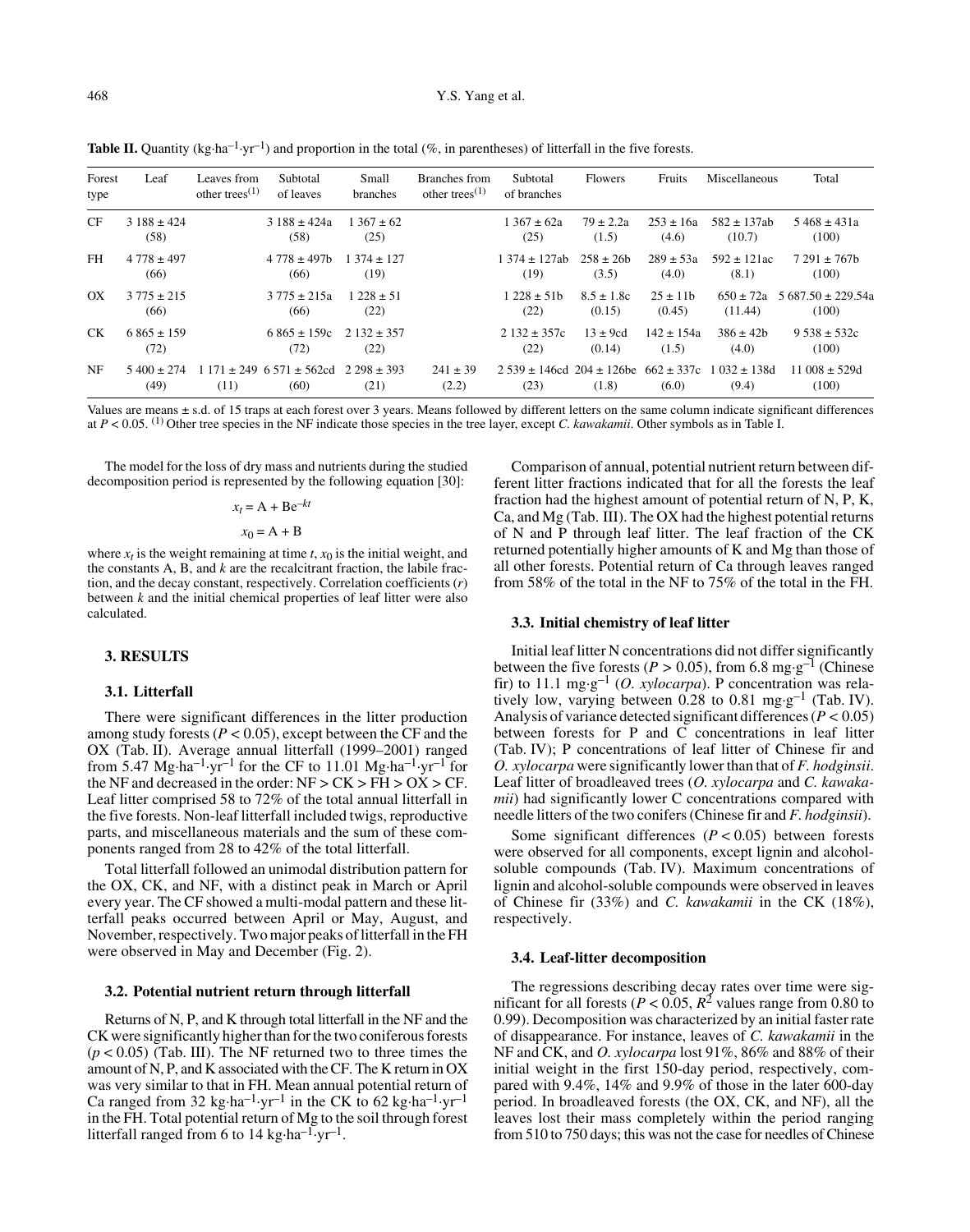

**Figure 2.** Monthly variations in total litterfall in the five forests. Bars indicate  $\pm$  s.d.,  $n = 15$ .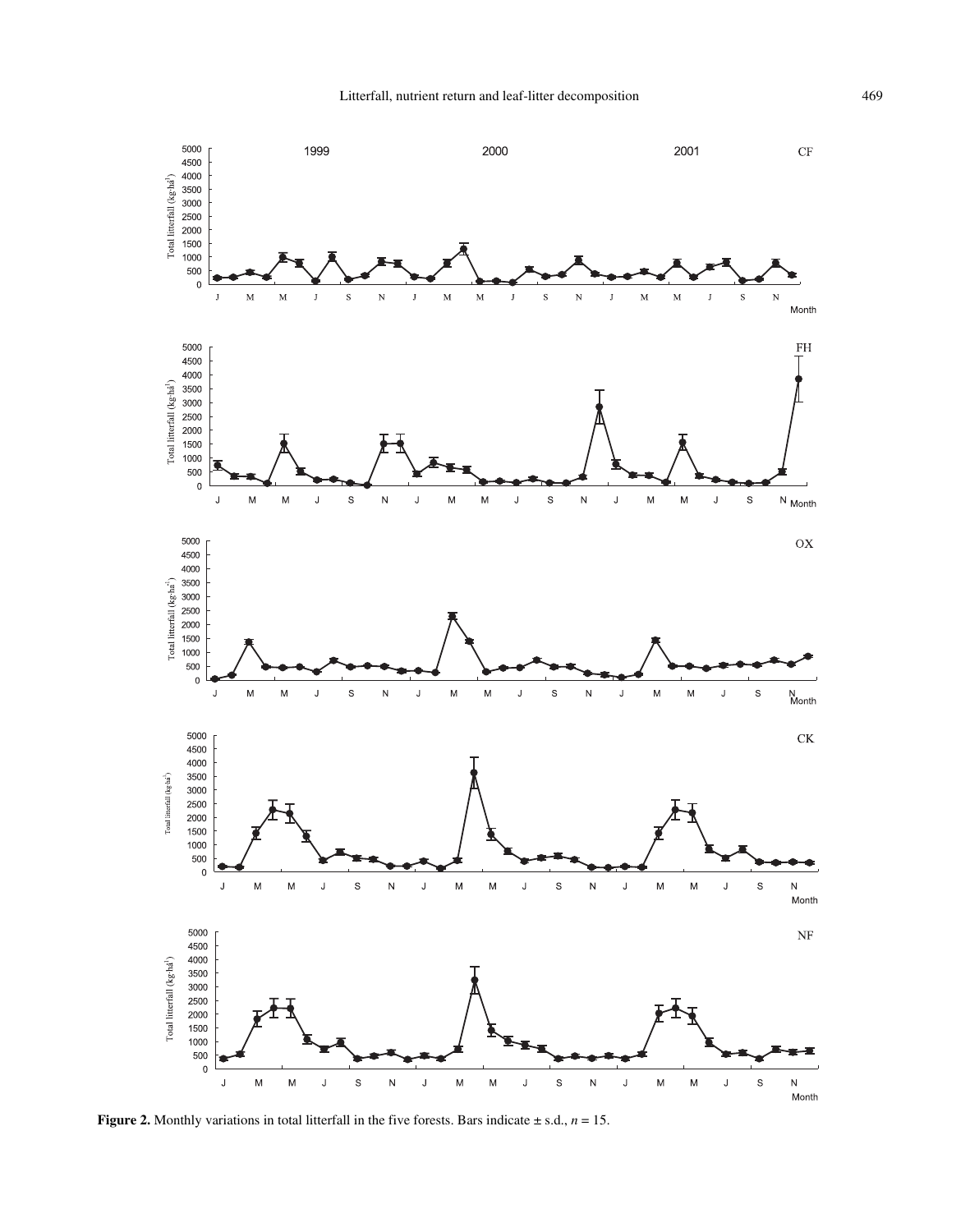| Forest type   | Litter fraction              | N               | P                | K               | Ca              | Mg               |
|---------------|------------------------------|-----------------|------------------|-----------------|-----------------|------------------|
| $\cal{CF}$    | Leaf                         | $22 \pm 1.2$    | $1.3 \pm 0.07$   | $8.8 \pm 0.89$  | $33 \pm 2.2$    | $5.6 \pm 0.33$   |
|               | Small branch                 | $6.4 \pm 0.45$  | $0.48 \pm 0.03$  | $2.6 \pm 0.21$  | $9.1 \pm 0.62$  | $1.7 \pm 0.12$   |
|               | Flower                       | $0.84 \pm 0.05$ | $0.05 \pm 0.00$  | $0.15 \pm 0.02$ | $0.68 \pm 0.05$ | $0.13 \pm 0.02$  |
|               | Fruit                        | $1.8 \pm 0.15$  | $0.14 \pm 0.02$  | $1.3 \pm 0.12$  | $0.92 \pm 0.11$ | $0.35 \pm 0.04$  |
|               | Miscellaneous material       | $5.7 \pm 0.51$  | $0.43 \pm 0.06$  | $1.7 \pm 0.14$  | $7.0 \pm 0.53$  | $1.3 \pm 0.12$   |
|               | Subtotal                     | 37              | 2.4              | 14              | 50              | 9.1              |
| FH            | Leaf                         | $30 \pm 1.9$    | $1.7 \pm 0.02$   | $17 \pm 0.67$   | $46 \pm 1.5$    | $4.7 \pm 0.22$   |
|               | Small branch                 | $7.0 \pm 2.6$   | $0.28 \pm 0.09$  | $1.3 \pm 0.13$  | $7.9 \pm 2.3$   | $0.60 \pm 0.12$  |
|               | Flower                       | $2.4 \pm 0.08$  | $0.16 \pm 0.00$  | $0.71 \pm 0.11$ | $1.1 \pm 0.36$  | $0.27 \pm 0.01$  |
|               | Fruit                        | $1.8 \pm 0.25$  | $0.25 \pm 0.04$  | $1.8 \pm 0.05$  | $2.4 \pm 0.14$  | $0.40 \pm 0.08$  |
|               | Miscellaneous material       | $4.6 \pm 0.70$  | $0.24 \pm 0.02$  | $1.5 \pm 0.31$  | $3.9 \pm 0.08$  | $0.62 \pm 0.06$  |
|               | Subtotal                     | 46              | 2.6              | 22              | 62              | 6.6              |
| $\mathbf{OX}$ | Leaf                         | $54 \pm 9.6$    | $4.9 \pm 1.6$    | $16 \pm 3.1$    | $21 \pm 3.1$    | $4.3 \pm 0.71$   |
|               | Small branch                 | $7.5 \pm 0.62$  | $0.24 \pm 0.03$  | $1.6 \pm 0.19$  | $8.9\pm0.68$    | $0.98 \pm 0.07$  |
|               | Flower                       | $0.10 \pm 0.03$ | $0.01 \pm 0.00$  | $0.01 \pm 0.00$ | $0.03 \pm 0.01$ | $0.01 \pm 0.00$  |
|               | Fruit                        | $0.31 \pm 0.11$ | $0.02 \pm 0.006$ | $0.16 \pm 0.06$ | $0.10 \pm 0.04$ | $0.02 \pm 0.009$ |
|               | Miscellaneous material       | $6.1 \pm 0.34$  | $0.43 \pm 0.04$  | $4.6 \pm 0.34$  | $3.7\pm0.25$    | $1.0 \pm 0.07$   |
|               | Subtotal                     | 68              | 5.6              | 22              | 33              | 6.4              |
| CK            | Leaf                         | $52 \pm 5.0$    | $3.9 \pm 0.35$   | $41 \pm 4.2$    | $21 \pm 2.3$    | $11 \pm 0.99$    |
|               | Small branch                 | $13 \pm 1.0$    | $0.96 \pm 0.08$  | $4.1 \pm 0.32$  | $8.5 \pm 0.53$  | $2.5 \pm 0.20$   |
|               | Flower                       | $0.15 \pm 0.04$ | $0.03 \pm 0.00$  | $0.05 \pm 0.02$ | $0.05 \pm 0.01$ | $0.03 \pm 0.01$  |
|               | Fruit                        | $0.78 \pm 0.11$ | $0.07 \pm 0.00$  | $0.99 \pm 0.16$ | $0.48\pm0.08$   | $0.31 \pm 0.05$  |
|               | Miscellaneous material       | $4.6\pm0.48$    | $0.52 \pm 0.06$  | $2.3 \pm 0.22$  | $1.7 \pm 0.16$  | $0.58 \pm 0.06$  |
|               | Subtotal                     | 70              | 5.5              | 49              | 32              | 14               |
| NF            | Leaf                         | $39 \pm 4.0$    | $3.1 \pm 0.27$   | $32 \pm 3.0$    | $17 \pm 1.6$    | $6.0 \pm 0.58$   |
|               | Leaf of other tree species   | $8.2 \pm 0.43$  | $0.78 \pm 0.02$  | $3.6 \pm 0.17$  | $4.9\pm0.21$    | $1.1 \pm 0.06$   |
|               | Small branch                 | $13\pm0.83$     | $0.92\pm0.05$    | $4.3\pm0.28$    | $9.0\pm0.47$    | $1.5\pm0.11$     |
|               | Branch of other tree species | $1.4 \pm 0.13$  | $0.11 \pm 0.03$  | $0.54 \pm 0.05$ | $1.0 \pm 0.08$  | $0.19 \pm 0.02$  |
|               | Flower                       | $2.9 \pm 0.69$  | $0.35 \pm 0.11$  | $0.82 \pm 0.21$ | $0.74 \pm 0.14$ | $0.30 \pm 0.07$  |
|               | Fruit                        | $3.5 \pm 0.32$  | $0.34\pm0.04$    | $4.5 \pm 0.50$  | $1.3\pm0.13$    | $0.59 \pm 0.07$  |
|               | Miscellaneous material       | $10\pm0.70$     | $1.1 \pm 0.10$   | $5.3 \pm 0.34$  | $3.9\pm0.18$    | $0.93 \pm 0.06$  |
|               | Subtotal                     | $78\,$          | 6.6              | 51              | $38\,$          | 11               |

Table III. Annual, potential nutrient return kg·ha<sup>-1</sup>·yr<sup>-1</sup> through litterfall in the five forests.

Values are means ± s.d. of 15 traps at each forest over 3 years. Other symbols as in Table I.

fir and *F. hodginsii*. The percentage of leaf litter mass remaining during the first year ranged between 1.8% (NF) and 39% (CF). Decay-rate coefficients (*k*) for decomposing leaf litter samples ranged between 1.157 (Chinese fir) to 4.619 (*O. xylocarpa*). Comparatively lower *k* values was observed in the CF compared to the other 4 forests (Tab. V and Fig. 3).

# **3.5. Nutrient dynamics of decomposing leaf litter**

Varying degree of increase of N concentrations was observed in leaf litter (Fig. 4). At the end of one year, N concentration in needles of Chinese fir was still 135% of the initial N concentration. In case of *F. hodginsii* the increase in N concentrations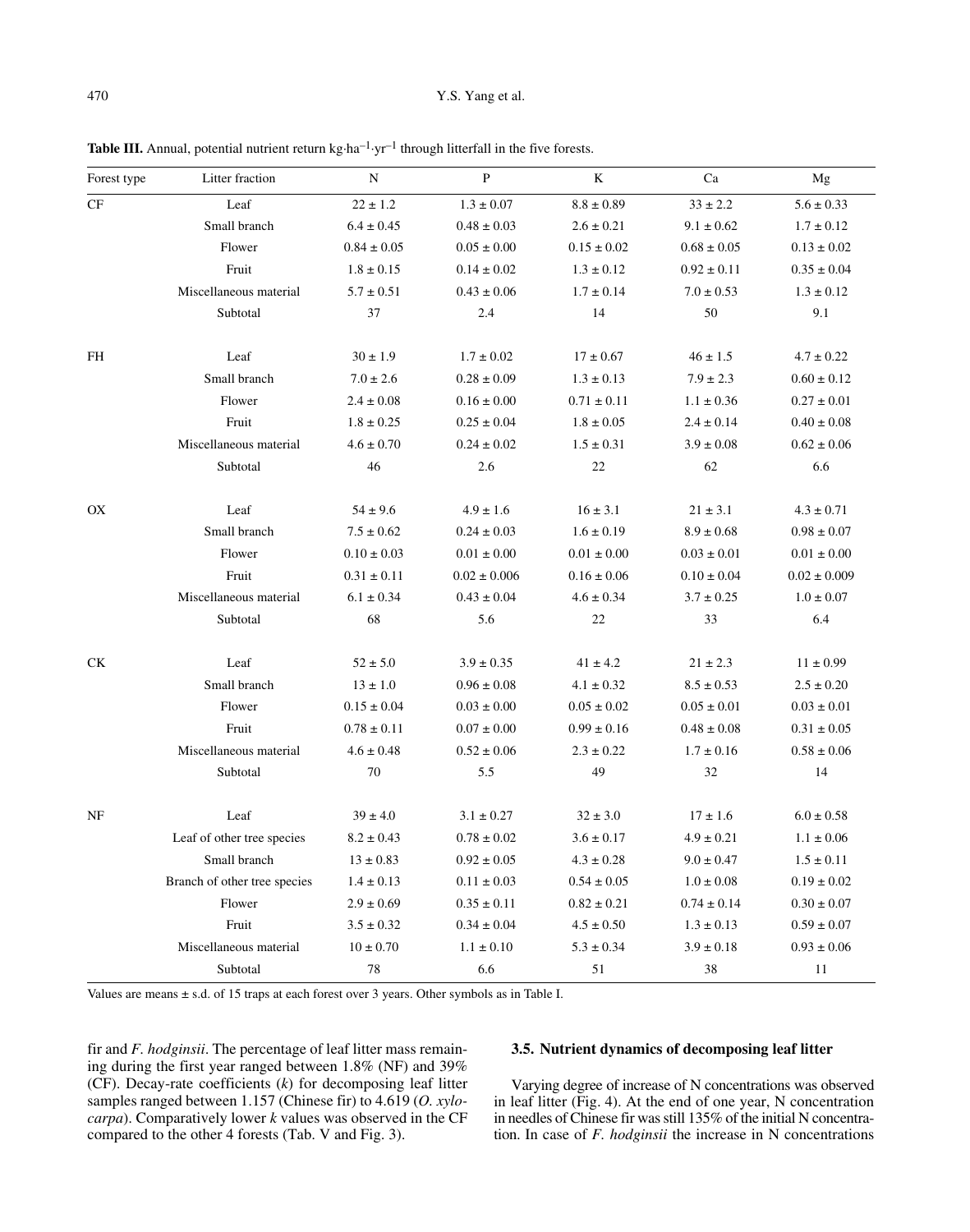

**Figure 3.** Percentage of dry mass remaining in the various leaf litters over a 750 day period. Bars indicate + s.d.,  $n = 6$ . Lines represent the fitted curves by the model  $X_t = A + Be^{-kt}$ .  $\bullet$  Needle litter of Chinese fir in the CF;  $\bullet$  Needle litter of *F. hodginsii* in the FH;  $\bullet$  Leaf litter of *O. xylocarpa* in the OX;  $\triangle$  Leaf litter of *C. kawakamii* in the CK;  $\diamond$  Leaf litter of *C. kawakamii* in the NF.

| Composition (mg·g <sup>-1</sup> D.M.) | CF               | <b>FH</b>        | OX               | CK.                       | NF                 |
|---------------------------------------|------------------|------------------|------------------|---------------------------|--------------------|
| Lignin                                | $333 \pm 26a$    | $324 \pm 23a$    | $310 \pm 23a$    | $301 \pm 25a$             | $295 \pm 26a$      |
| Cellulose                             | $159 \pm 28a$    | $150 \pm 10a$    | $109 \pm 9.5b$   | $165 \pm 32a$             | $165 \pm 24a$      |
| Hemicellulose                         | $118 \pm 30$ ac  | $124 \pm 7.3a$   | $122 \pm 5.6a$   | $96 \pm 10$ <sub>bc</sub> | $95 \pm 6.2$ bc    |
| Alcohol soluble compounds             | $140 \pm 8.6a$   | $137 \pm 7.1a$   | $135 \pm 8.1a$   | $176 \pm 36a$             | $136 \pm 9.5a$     |
| Water soluble compounds               | $113 \pm 14a$    | $118 \pm 8.2a$   | $164 \pm 13b$    | $153 \pm 15$ bc           | $174 \pm 16bd$     |
| Coarse protein                        | $37 \pm 10a$     | $61 \pm 8.8$ b   | $72 \pm 11b$     | $38 \pm 9.5a$             | $37 \pm 11a$       |
| $\mathcal{C}$                         | $493 \pm 9.5a$   | $493 \pm 7.3a$   | $458 \pm 13b$    | $444 \pm 9.7$ bc          | $460 \pm 14bd$     |
| N                                     | $6.8 \pm 1.6a$   | $10.6 \pm 2.5a$  | $11.1 \pm 3.0a$  | $7.6 \pm 1.6a$            | $7.5 \pm 1.4a$     |
| P                                     | $0.37 \pm 0.03a$ | $0.81 \pm 0.09b$ | $0.28 \pm 0.02c$ | $0.62 \pm 0.07$ bd        | $0.63 \pm 0.08$ be |
| $C/N$ ratio                           | 72               | 46               | 41               | 58                        | 61                 |
| $C/P$ ratio                           | 1333             | 608              | 1634             | 716                       | 730                |
| Lignin/N ratio                        | 49               | 30               | 28               | 40                        | 39                 |

**Table IV.** Initial chemical composition of leaf litter from the five forests.

Values are means  $\pm$  s.d.,  $n = 3$ . Different letters on the same rows indicate significant differences ( $P < 0.05$ ). D.M.: dry matter. Other symbols as in Table I.

**Table V.** The parameters of the decomposition models:  $X_t = A + Be^{-kt}$ .

| Tree species           | Dry matter |       |       | Nutrient contents |       |         |         |         |       |         |
|------------------------|------------|-------|-------|-------------------|-------|---------|---------|---------|-------|---------|
|                        | А          | B     | k     | $R^2$             | $k_N$ | $R^2$   | $k_{P}$ | $R^2$   | $k_K$ | $R^2$   |
| Chinese fir            | 0.119      | 0.881 | 1.157 | 0.9930            | 0.769 | 0.97751 | 4.216   | 0.80911 | 5.761 | 0.97354 |
| F. hodginsii           | 0.128      | 0.872 | 3.922 | 0.9844            | 2.991 | 0.97207 | 4.300   | 0.99176 | 5.771 | 0.99126 |
| O. xylocarpa           | 0.035      | 0.965 | 4.619 | 0.9821            | 4.978 | 0.99183 | 1.967   | 0.95523 | 5.992 | 0.99585 |
| C. kawakamii in the CK | 0.032      | 0.968 | 4.462 | 0.9930            | 3.643 | 0.99089 | 4.364   | 0.9933  | 5.250 | 0.99649 |
| C. kawakamii in the NF | 0.000      | 1.000 | 4.518 | 0.9826            | 4.129 | 0.98265 | 4.664   | 0.98519 | 5.279 | 0.98554 |

All regressions were significant at the 0.05 level. Other symbols are the same as in Table I.

occurred only up to early 60 days and thereafter there was a sharp decline. P concentrations in leaves of *C. kawakamii* in the CK and NF decreased during decay, while they increased initially and then decreased in leaves of CF, FH, and OX (Fig. 4). Generally, K concentrations declined during decomposition for all tree species (Fig. 4), because of its strong solubility.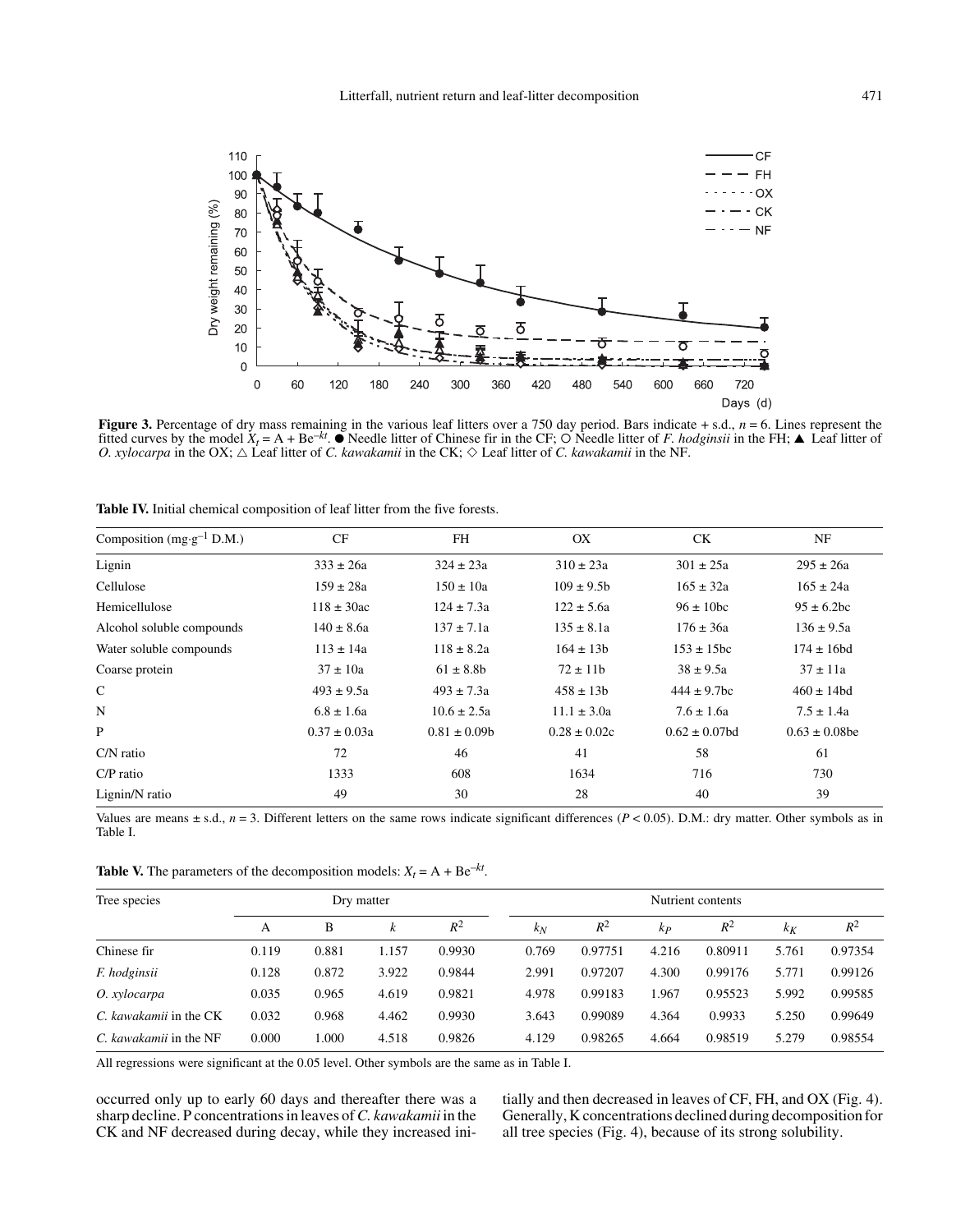

**Figure 4.** Changes of concentrations of N, P, and K in the various leaf litters over a 750 day period. Same symbols as in Figure 3. Bars indicate  $+$  s.d.,  $n = 6$ .

Considering N dynamics under all the stands, *C. kawakamii* leaf litter in the NF showed the highest net release (98.2% of initial N content in the first year), and Chinese fir the lowest one (Fig. 5). Decrease in P stocks in all leaf types reflects net mineralization of this nutrient from the beginning. However,



Figure 5. Percentages of N, P, and K remaining in the various leaf litters over a 750 day period. Same symbols as in Figure 3. Bars indicate  $+ s.d., n = 6.$  Lines represent the fitted curves by the model  $X_t = A + Be^{-kt}$ .

throughout the decomposition period different degrees of increase in P stock was recorded for leaves of Chinese fir and *O. xylocarpa* (Fig. 5). The tendency toward net release of K in all leaf litters was evident during the decomposition (Fig. 5).

The decay constant of N  $(k_N)$  ranged from 0.769 in Chinese fir to 4.978 in *O. xylocarpa*; the decay constant of  $P(k_P)$  ranged from 1.967 in the *O. xylocarpa* to 4.664 for *C. kawakamii* in the NF; and the decay constant of K  $(k_K)$  seemed very similar among these forests (5.250–5.992). The decay constants of nutrients during leaf-litter decomposition can be arranged in the sequence of  $k_K > k_P > k_N$ , except for leaf litter of *O. xylocarpa* where  $k_K > k_N > k_P$ . The annual, actual return of N and P through leaf-litter for *O. xylocarpa* and *C. kawakamii* in the CK were significantly higher than those in Chinese fir and *F. hodginsii* (*P* < 0.05). *C. kawakamii* in the CK actually returned the highest amount of K and Chinese fir the lowest (Tab. VI).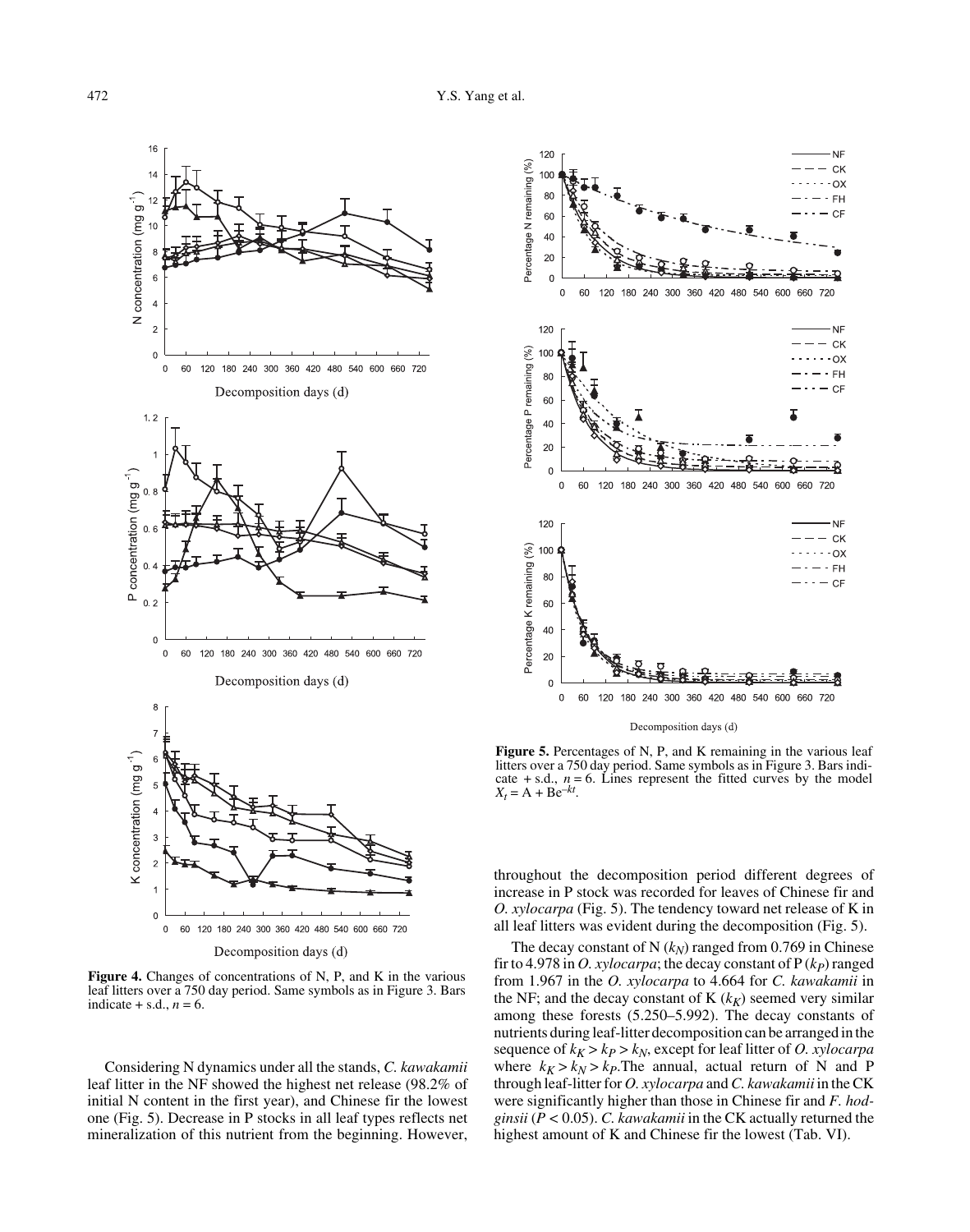|                        | N    |     |      | P   | K    |     |
|------------------------|------|-----|------|-----|------|-----|
| Tree species           | DR   | AAR | DR   | AAR | DR   | AAR |
| Chinese fir            | 0.48 | 10  | 0.78 | 1.0 | 0.95 | 8.3 |
| F. hodginsii           | 0.89 | 27  | 0.91 | 1.6 | 0.93 | 16  |
| O. xylocarpa           | 0.97 | 53  | 0.86 | 4.2 | 0.98 | 16  |
| C. kawakamii in the CK | 0.95 | 49  | 0.96 | 3.7 | 0.97 | 40  |
| C. kawakamii in the NF | 0.98 | 39  | 0.99 | 3.0 | 0.99 | 32  |

**Table VI.** Percentage of initial nutrient content decayed by the end of the 1st year (DR,  $g \cdot g^{-1/1}$ ) and annual, actual return (AAR, kg·ha<sup>-1</sup>·yr<sup>-1</sup>)<sup>(2)</sup> of N, P, and K by leaf-litter in the five forests.

<sup>(1)</sup> Calculated with the model:  $X_t = A + Be^{-kt}$ .<br><sup>(2)</sup> Obtained by multiplying DR with the corresponding potential nutrient return through leaf fall (Tab. III).

# **4. DISCUSSION**

## **4.1. Litterfall**

Litter production in forest ecosystem is determined by climatic condition, species composition, and successional stage [14, 37, 42]. The mean annual litterfall in the NF  $(11.01 \text{ Mg} \cdot \text{ha}^{-1})$ was in the upper part of the range recorded for subtropical evergreen broadleaved forests [9, 21, 23, 52] and even equivalent to or higher than that in some tropical rain forests elsewhere in the world [14, 24, 36, 37]. The range of litter production in the four plantations (5.47–9.54 Mg ha<sup>-1</sup>·yr<sup>-1</sup>) was lower than that in the NF, but similar to that recorded in subtropical plantations [9, 21, 39, 52]. Furthermore, litterfall estimates in the CF and FH were higher than in other coniferous forests from temperate and warm temperate regions [6, 16, 17]. The higher diversity of tree species, the larger pools of soil organic C and total N, and the larger total  $(CK + other)$  species) stand volume  $(563.5 \text{ m}^3 \cdot \text{ha}^{-1})$  in the NF compared with monoculture plantations (Tab. I) may explain the higher litterfall in the NF [11, 22, 50]. Significant differences were also observed between average annual litterfall production in plantations of CF, FH, OX, and CK (Tab. II), which could be partly due to the characteristics of the species. In general, broadleaved trees had higher litterfall production than that of coniferous trees in subtropics [9, 24, 41, 45]. This general trend was however not observed in this study.

For the OX, CK, and NF, one peak of litterfall was observed in the spring (March or April) over the 3-year period, when most of old leaves were replaced by new ones. This rhythm of physiological leaf senescence fits with similar studies of evergreen broadleaved forests [9, 21, 23]. Regarding litterfall pattern of FH forest (Fig. 2), the peak in December may be associated with shed of needles induced by low temperature stress. Available studies concerning Chinese fir plantations mostly showed that this conifer yielded two maximum litterfall [21, 39, 46], whereas our study showed other maxima (Fig. 2); this was perhaps due to the highest actual evapotranspiration (AET) and slow-growth characteristic of Chinese fir in the period [39, 50]. Year-to-year variations in litter production and litterfall pattern for the five forests may be related to annual change in environmental parameters, especially air temperature and rainfall [14, 21, 23].

## **4.2. Potential nutrient return through litterfall**

Mean annual, potential returns of P and K through litterfall in NF (6.6 and 51 kg·ha<sup>-1</sup>) were higher than those of subtropical broadleaved forests, e.g., a subtropical rain forest in Hexi (3.8 and 41 kg·ha–1) [52], a primary *Lithocarpus xylocarpus* forest in Ailao mountain (1.7 and 29 kg·ha<sup>-1</sup>) [9], an old-growth evergreen broadleaved forest in Dinghu mountain  $(5.9 \text{ and } 42 \text{ kg} \cdot \text{ha}^{-1})$ [44], and a *Castanopsis eyrei* forest in Wuyi mountain (1.4 and 13 kg $\cdot$ ha<sup>-1</sup>). By contrast, the amounts of return of N, Ca, and Mg in NF fall in the range of subtropical broadleaved forests (N: 36–128 kg·ha–1; Ca: 26-47 kg·ha–1; Mg: 5.5–15 kg·ha–1) [9, 23, 44, 52]. The potential nutrient input from the CK and OX lied in the range of subtropical broadleaved forests, except that of K in the CK [9, 23, 44, 52]. Compared with the CK, the OX had much lower return of K and Mg. The CF had potential input of N and P close to those of pure Chinese fir plantations in Tianlin (39 kg·ha<sup>-1</sup> and 2.0 kg·ha<sup>-1</sup>) [21] and in Huitong  $(37 \text{ kg} \cdot \text{ha}^{-1} \text{ and } 2.2 \text{ kg} \cdot \text{ha}^{-1})$  [39]. The annual, potential returns of N and K in the FH were higher than those in the CF and the two other Chinese fir plantations in Tianlin and Huitong, while those of P seems very similar [21, 39]. The CF and FH potentially returned much more Ca, and less N and P, to the forest floor than the three other broadleaved forests (Tab. III), which was in agreement with the results of Tian et al. (1989) [39]. N and P are the major limiting nutrients for tree growth in many subtropical forests because of high soil acidity; hence the relative high return of N and P through litterfall makes the broadleaved species more advantageous over conifers in nutrient supply, especially in the surface soil horizons [49].

#### **4.3. Leaf-litter decomposition**

At a regional scale with similar climatic conditions, litter decomposition rates are primarily controlled by litter quality [1, 2, 19]. Rapid mass loss in the earlier stage might be largely associated with easily decomposed carbohydrates, while the relatively slow mass loss in the later stage is perhaps due to the accumulation of more recalcitrant compounds, such as lignin and cellulose [2, 36]. The higher amounts of water soluble compounds in OX, CK, and NF were associated to an increase in the decomposition rate; 150 days after the onset of decomposition, the % of initial leaf dry weight remaining amounted to 11.7%,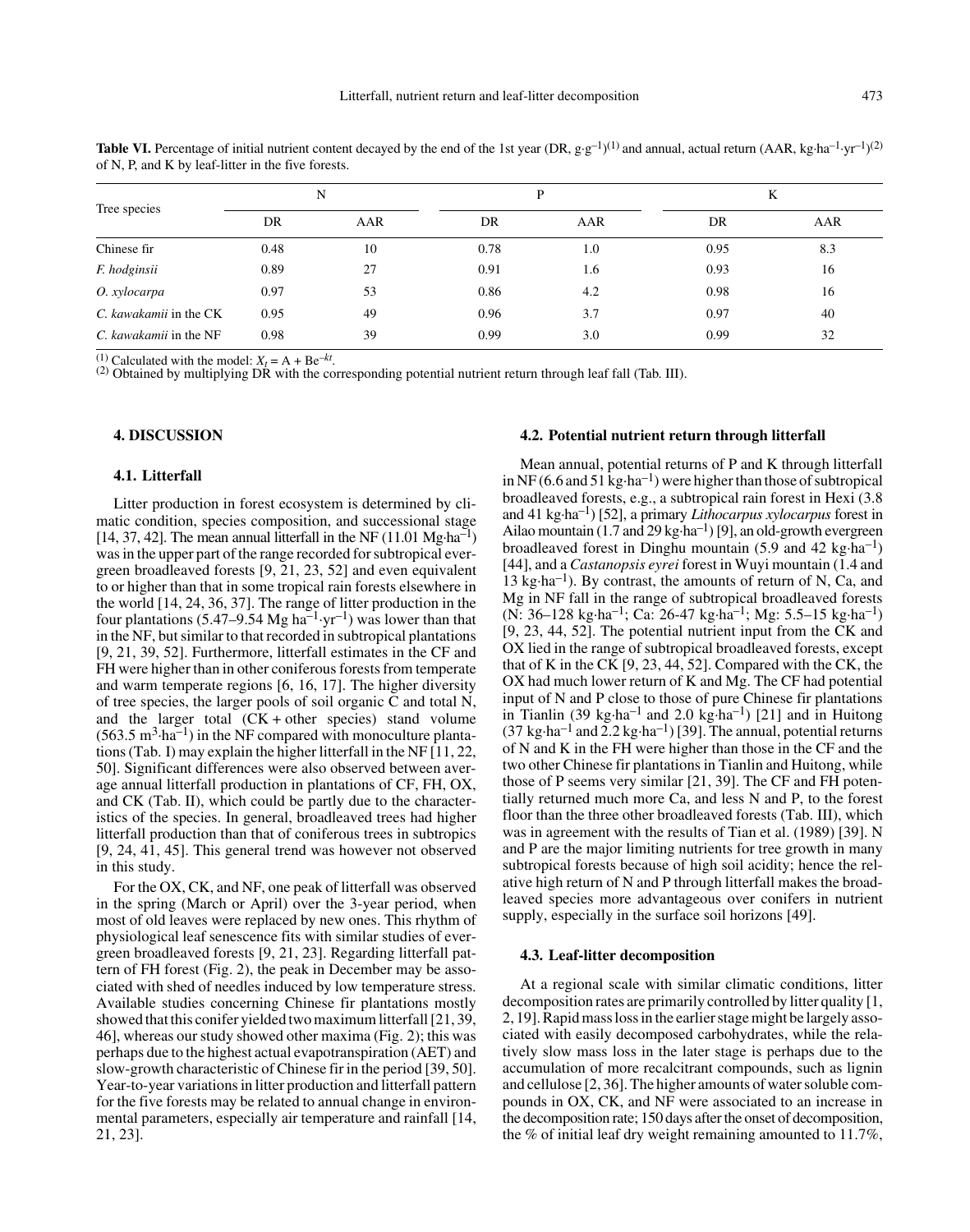14.0%, and 9.4% for leaves of *O. xylocarpa*, and *C. kawakamii* in the CK and in the NF, respectively (Fig. 3). There were no significant relationships between initial concentrations of alcohol-soluble compounds, cellulose, hemicellulose, coarse protein, and decay rates of various leaf litters. As Tripathi and Singh (1992) [40], we also found a positive effect of water-soluble substances on initial litter decomposition ( $P < 0.05$ ,  $r = 0.712$ ).

Nutrient and lignin concentrations of litter could be more important in determining the rate of decomposition [1, 8, 38]. However, *k* of the various leaf litter in this study was not highly correlated with the initial N concentration ( $r = 0.225$ ,  $P = 0.038$ ); it is possible that N concentration was not a limiting factor for decomposition in these forests. Lignin is an interfering factor in the degradation of cellulose and other carbohydrates, as well as proteins, and thus high initial levels of lignin may slow decomposition rates [5, 13, 35, 38]. Initial lignin concentration showed significantly negative correlations with  $k(r = -0.916$ ,  $P = 0.011$ ). There was an inverse relationship between lignin/N ratios and decay constants  $(r = -0.473, P = 0.041)$ . Many previous workers also have found such negative relationships [1, 7, 35, 38].

## **4.4. Nutrient dynamics of decomposing leaf litter**

Nutrient concentrations are known to vary to some extent during the decomposing period and between leaf litter types [4, 5, 15, 31]. The increase in N concentration (Fig. 4) followed by a decline over time as observed in this study is similar to the patterns found in other studies [4, 5, 25, 35]. A concentration increase in the early stage of decomposition was also found in leaf litter of Chinese fir, *F. hodginsii* and *O. xylocarpa* for P, which was also observed in some other studies [1, 28, 35].

A negative exponential pattern for nutrient release from decomposing leaf litter was found in the five forests (Fig. 5), characterized by an initial rapid and a subsequent slow release phase, which was in agreement with the results reported by Jamaludheen and Kumar (1999) [15]. However, this pattern differed from the generalized tri-phasic model proposed by Berg and Staaf (1981) [3]. Among the nutrients, K had the most rapid rate of release (Tab. V). Of the initial amount of K, 30– 52% was lost from decomposing leaf litter during the first 60 days compared with a weight loss of 14–48%; and the values of  $k_K$  were much higher than those of  $k$  (Tab. V). This indicated initial leaching loss of K because of its solubility. Release of N began at once for all leaf litter types without net accumulation, suggesting that N was not a limiting factor for microorganisms because the initial N concentrations in these leaf-litters was relatively high compared to other studies [1, 28, 35]. The N/P ratios in fresh leaf litter of *O. xylocarpa* and Chinese fir were higher compared with other leaf litter (Fig. 6). As 10 is the ideal N/P ratio for decomposers [42], the highest initial N/P ratio in the OX indicated that P could be more limiting in the leaf-litter decomposition in the OX than in other forests. Moreover, the five forests had low soil P availability [51] and thus P release from litterfall could play an important control of site productivity. Nutrient release through litter decomposition may cause improvement in soil fertility. Details regarding changes in soil nutrient status in the five forests are presented elsewhere [49].



Figure 6. Changes of N/P ratios in various leaf litter over a 750 day period. Same symbols as Figure 3. Bars indicate + s.d., *n* = 6.

# **5. CONCLUSION**

*C. kawakamii*, not only in natural forest, but also in monoculture plantations, exhibited higher annual litterfall than coniferous plantations, while *O. xylocarpa* showed a relatively low litter production close to Chinese fir. Generally, broadleaved forests had higher annual, potential return of N and P, and lower return of Ca than coniferous ones. While the amount of potential return of K and Mg show no clear trend between broadleafs and conifers. Initial lignin concentration and initial lignin/N ratio were found in significant relations with decay rate of leaf litter. Compared with those of conifers, leaf-litters of broadleafs had less recalcitrant materials and faster decay rate for dry matter, as well as faster actual release of N. *O. xylocarpa* was found more P-limiting than other forests in the leaf decomposition. The higher potential returns and decay constants of N and/or P make the broadleafs more effective in the actual returns of these two nutrients than conifers, which indicates that broadleafs are more promising species instead of Chinese fir for afforestation, since N and P are the major limiting nutrients for most subtropical forests of China.

**Acknowledgements:** This work was financed by the National Natural Science Foundation of China (30170770), the Teaching and Research Award program for MOE P.R.C. (TRAPOYT), the Postdoctoral Research Foundation of China, the Supporting Program for University Key Teacher by the Ministry of Education of China, and the Key Basic Research Project of Fujian Province (2000F004).

# **REFERENCES**

- [1] Aerts R., Climate, leaf chemistry and leaf litter decomposition in terrestrial ecosystems: a triangular relationship, Oikos 79 (1997) 439–449.
- [2] Berg B., Litter decomposition and organic matter turnover in northern forest soils, For. Ecol. Manage. 133 (2000) 13–22.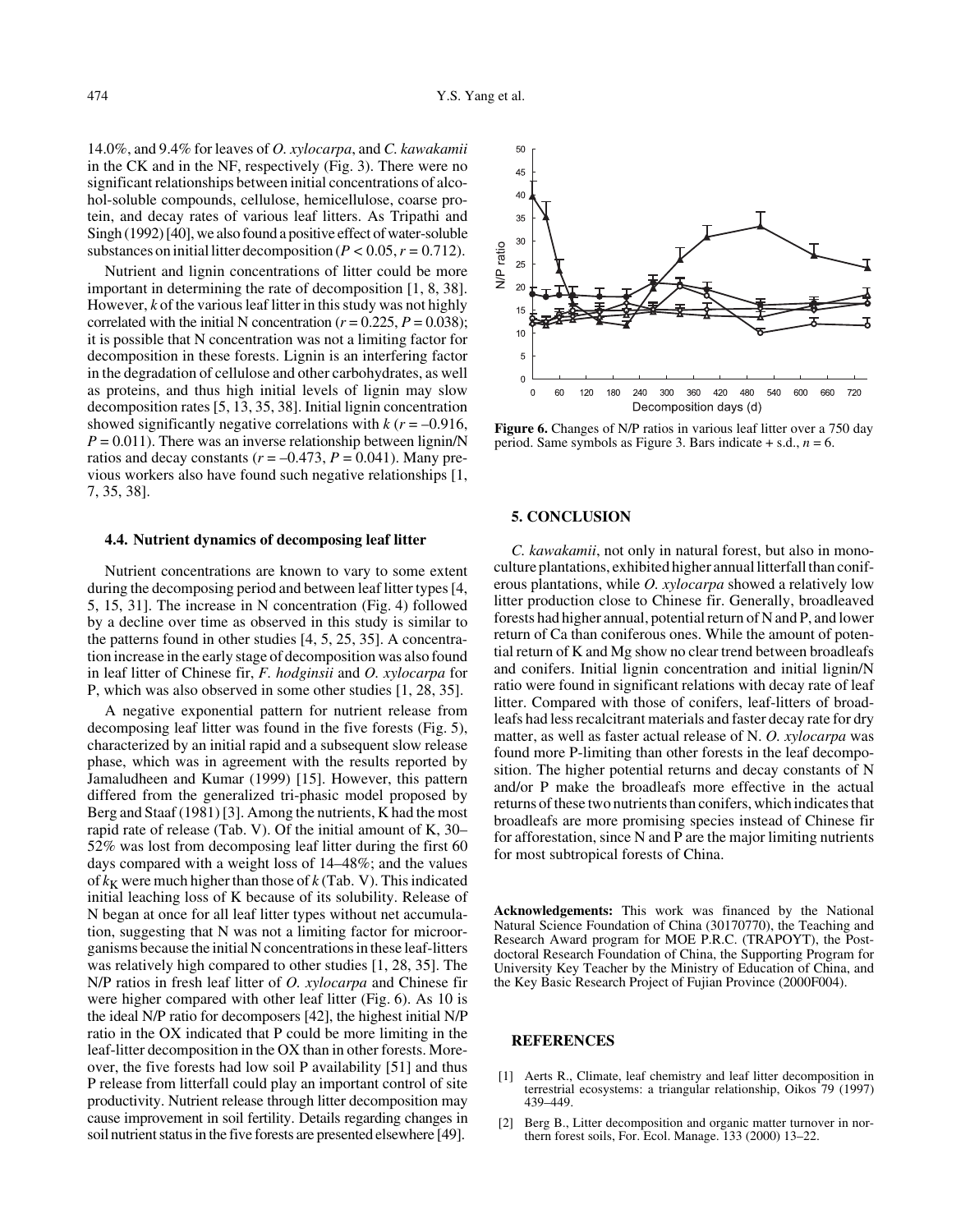- [3] Berg B., Staaf H., Decomposition rate and chemical changes of Scots pine needle litter. II. Influence of chemical composition, in: Persson T. (Ed.), Structure and function of northern coniferous forests – An ecosystem study, Ecol. Bull. 32 (1980) 373–390.
- [4] Blair J.M., Nitrogen, sulphur and phosphorus dynamics in decomposing deciduous leaf litter in the Southern Appalachians, Soil Biol. Biochem. 20 (1988) 693–701.
- [5] Bubb K.A., Xu Z.H., Simpson J.A., Saffigna P.G., Some nutrient dynamics associated with litterfall and litter decomposition in hoop pine plantations of southeast Queensland, Australia, For. Ecol. Manage. 110 (1998) 343–352.
- [6] Caldentey J., Ibrarra M., Hernandez J., Litter fluxes and decomposition in *Nothofagus pumilio* stands in the region of Magallanes, Chile, For. Ecol. Manage. 148 (2001) 145–157.
- [7] Cornelissen J.H.C., An experimental comparisons of leaf decomposition rates in a wide range of temperate plant species and types, J. Ecol. 84 (1996) 573–582.
- [8] Couteaux M.M., Bottner P., Berg B., Litter decomposition, climate and litter quality, Trends Ecol. Evol. 10 (1995) 63–66.
- [9] Deng C.Z., Hou J.P., Li S.C., Zhao H.K., Fu J., Study on forest litter in Ailao Mountain, North China, Acta Phytoecol. Geobot. Sinica 17 (1993) 364–370 (in Chinese with English abstract).
- [10] Department of National Forestry, Forest soil analysis methods, Chinese Criteria Press, Beijing, 2000 (in Chinese).
- [11] Facelli J.M., Pickett S.T.A., Plant litter: its dynamics and effects on plant community structure, Bot. Rev. 57 (1991) 1–32.
- [12] Fleming T.L., Freedman B., Conversion of natural, mixed-species forests to conifer plantations: implications for dead organic matter and carbon storage, Ecoscience 5 (1998) 213–221.
- [13] Gallardo A., Merino J., Leaf decomposition in two Mediterranean ecosystems of southwest Spain: influence of substrate quality, Ecology 74 (1993) 152–161.
- [14] Haase R., Litterfall and nutrient return in seasonally flooded and non-flooded forest of the Pantanal, Mato Grosso, Brazil, For. Ecol. Manage. 117 (1999) 129–147.
- [15] Jamaludheen V., Kumar B.M., Litter of multipurpose trees in Kerala, India: variations in the amount, quality, decay rates and release of nutrients, For. Ecol. Manage. 115 (1999) 1–11.
- [16] Kavvadias V.A., Alifragis D., Tsiontsis A., Brofas G., Stamatelos G., Litterfall, litter accumulation and litter decomposition rates in four forest ecosystems in northern Greece, For. Ecol. Manage. 144 (2001) 113–127.
- [17] Keenan R.J., Prescott C.E., Kimmins J.P., Litter production and nutrient resorption in western red cedar and western hemlock forests on northern Vancouver Island, British Columbia, Can. J. For. Res. 25 (1995) 1850–1857.
- [18] Laurance W.F., Cochrane M.A., Bergen S., Fearnside P.M., Barber C., Fernandes T., The future of the Brazilian Amazon, Science 291 (2001) 438–439.
- [19] Lavelle P., Blanchart E., Martin A.A., Hierarchical model for decomposition in terrestrial ecosystems: application to soils of the humid tropics, Biotropica 25 (1993) 130–150.
- [20] Lebret M., Nys C., Forgeard F., Litter production in an Atlantic beech (*Fagus sylvatica* L.) time sequence, Ann. For. Sci. 58 (2001) 755–768.
- [21] Liang H.W., Studies on the litterfall of two forest types in mid-altitude of Laoshan mountain in Tianlin Country, Chinese J. Ecol. 13 (1994) 21–26 (in Chinese with English abstract).
- [22] Lin P., Qiu X.Z., Study on the *Castanopsis kawakamii* forest in the Wakeng area of Sanming city, Fujian province, Acta Phytoecol. Geobot. Sinica 10 (1986) 241–252 (in Chinese).
- [23] Lin Y.M., He J.Y., Yang Z.W., Liu C.D., Lin P., Li Z.J., The dynamics and production of litter falls of *Castanopsis eyrei* community in Wuyi Mountains, J. Xiamen Univ. (Natural Science) 38 (1999) 280–286 (in Chinese with English abstract).
- [24] Lu J.P., Liu Q.H., Studies on the litter in tropical forests in Jianfengling, Hainan Island, Acta Phytoecol. Geobot. Sinica 12 (1988) 104–111 (in Chinese with English abstract).
- [25] Maheswaran J., Attiwill P.M., Loss of organic matter, elements and organic fractions in decomposing *Eucalyptus microcarpa* leaf litter, Can. J. Bot. 65 (1987) 2601–2606.
- [26] Martin A., Gallardo J.F., Santa Regina J., Aboveground litter production and bioelement potential return in an evergreen oak (*Quercus rotundifolia*) woodland near Salamanca (Spain), Ann. Sci. For. 53 (1996) 811–818.
- [27] Martin A., Gallardo J.F., Santa Regina J., Long term decomposition process of leaf from *Quercus pyrenaica* forest across a rainfall gradient, Ann. Sci. For. 54 (1997) 191–202.
- [28] Melillo J.M., Aber J.D., Muratore J.F., Nitrogen and lignin control of hardwood leaf litter decomposition dynamics, Ecology 63 (1982) 621–626.
- [29] Okoro S.P.A., Aighewi I.T., Osagie C.O., Effect of selected monoculture plantation species on the humid tropical soils of southern Nigeria, Indian J. Agric. Sci. 70 (2000) 105–109.
- [30] Olson J.S., Energy storage and the balance of producers and decomposers in ecological systems, Ecology 44 (1963) 323–331.
- [31] Palm C.A., Sánchez P.A., Decomposition and nutrient release patterns of the leaves of three tropical legumes, Biotropica 22 (1990) 330–338.
- [32] Ranger J., Gérard F., Lindemann M., Gelhaye D., Gelhaye L., Dynamics of litterfall in a chronosequence of Douglas-fir (*Pseudotsuga menziesii* Franco) stands in the Beaujolais mounts (France), Ann. For. Sci. 60 (2003) 475–488.
- [33] SAS Institute, The SAS System for Windows, version 7 ed., SAS Institute, Inc., Cary, NC, 1998.
- [34] Schroth G., Angelo S.A.D., Teixeira W.G., Haag D., Lieberei R., Conversion of secondary forest into agroforestry and monoculture plantations in Amazonia: consequences for biomass, litter and soil carbon stocks after 7 year, For. Ecol. Manage. 163 (2002) 131–150.
- [35] Singh K.P., Singh P.K., Tripathi S.K., Litterfall, litter decomposition and nutrient release patterns in four native tree species raised on coal mine spoil at Singrauli, India, Biol. Fertil. Soils 29 (1999) 371–378.
- [36] Songwe N.C., Okali D.U.U., Fasehun F.E., Litter decomposition and nutrient release in a tropical rainforest, Southern Bakundu Forest Reserve, Cameroon, J. Trop. Ecol. 1 (1995) 333–350.
- [37] Sundarapandian S.M., Swamy P.S., Litter production and leaf-litter decomposition of selected tree species in tropical forests at Kodayar in the Western Ghats, India, For. Ecol. Manage*.* 123 (1999) 231– 244.
- [38] Taylor B.R., Parkinson D., Parsons W.F.J., Nitrogen and lignin content as predictor of litter decay rates: a microcosm test, Ecology 70 (1989) 97–104.
- [39] Tian D.L., Zhao K., Studies on the litter in a Chinese fir plantation ecosystem II. Nutrient contents and decomposition rate of litter, J. Central-South For. Coll. 9 (1989) 45–55 (in Chinese with English abstract).
- [40] Tripathi S.K., Singh K.P., Abiotic and litter quality control during decomposition of different plant parts in a dry tropical bamboo savanna in India, Pedobiologia 36 (1992) 241–256.
- [41] Trofymow J.A., Moore T.R., Titus B., Prescott C., Rates of litter decomposition over 6 years in Canadian forests: influence of litter quality and climate, Can. J. For. Res. 32 (2002) 789–804.
- [42] Vogt K.A., Grier C.C., Vogt D.J., Production, turnover and nutrient dynamics of the above- and below-ground detritus of world forests, Adv. Ecol. Res. 15 (1986) 303–377.
- [43] Wen Q.X., Du L.J., Zhang X.H., Analysis for soil organic matter, Agricultural Publishing House, Beijing, 1984, pp. 256–271 (in Chinese).